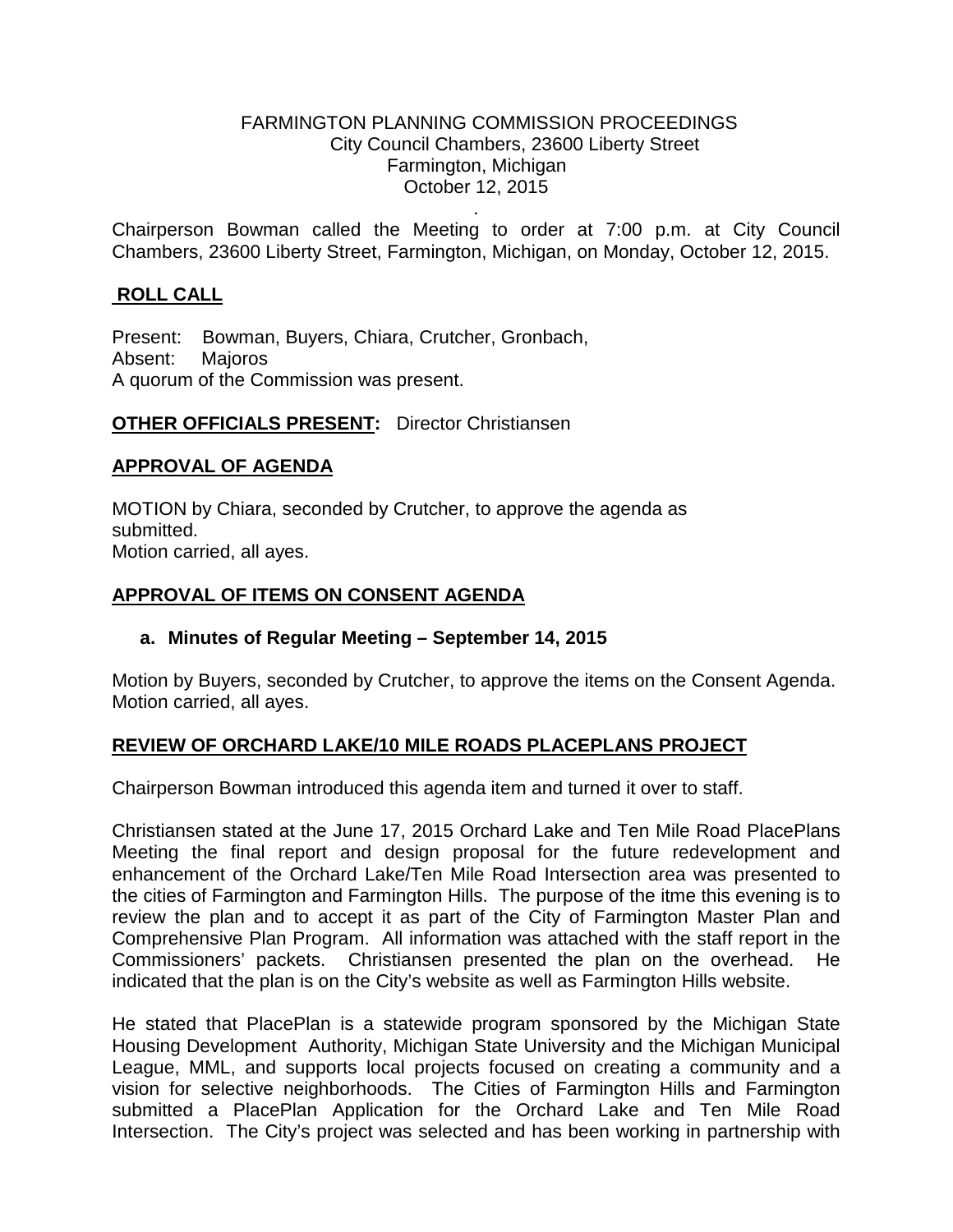City of Farmington Planning Commission Minutes of October 12, 2015

Page 2

MML, Lawrence Technological University, Master of Urban Design Program, Faculty and Graduate Students and the Detroit Studio Community Outreach Program on this study. The report is a documented accounted of both research and design efforts that have been made in reimagining the transformation of the Ten Mile and Orchard Lake Intersection into a sense of place. He stated the culmination of the efforts of all involved in presented in the report.

He went through the process was initial engagement, meetings with both cities with those that supported, provided service, and also directly engaging stakeholders, the residents of the community in the area, residents of both cities, as well as the business owners and property owners, nonresidential properties, both commercial, office and other properties that were nonresidential. He detailed what was involved in the process resulting in the final plan being put together, the report before the Planning Commission tonight.

Christiansen talked about the vision for enhancement of Ten Mile and Orchard Lake Roads. He stated there was a circulation analysis done showing commute time, sidewalk circulation, public bus routes existing, adjacent communities.

He showed an aerial photo of community amenities and businesses, to see existing conditions, parking lots and parking areas, landscaping, sidewalk, and the mix of various elements in the area.

He stated there was a natural system analysis, taking a look at existing conditions with respect to vegetation and other elements. There was tree information, tree canopy information, a demographic analysis, age, income, other sort of demographic data was evaluated, Farmington/Farmington Hills population information, forecast in population, median age projected 2016, median household income, and a photo analysis of existing conditions.

He talked about Greene's Hamburgers, the icon of the intersection, and its import to the area.

He indicated the Analysis and Hypothesis Section talks about the surrounding commercial/residential area of the intersection. The revised circulation system was shown that better connects buslines, integrating bike baths, to develop a bike network of the City. He stated that the Community Engagement part of the report discusses a little bit of the survey of the business owners and their responses.

He then presented the proposed design of the area, a concept design better identifying delineating pedestrians crossings at the intersection, infill opportunity with new development, streetlights that are LED based and energy efficient, biking and walking designated lanes and examples of pocket parks, pedestrian islands, landscape buffers, street lights, vegetated boulevard.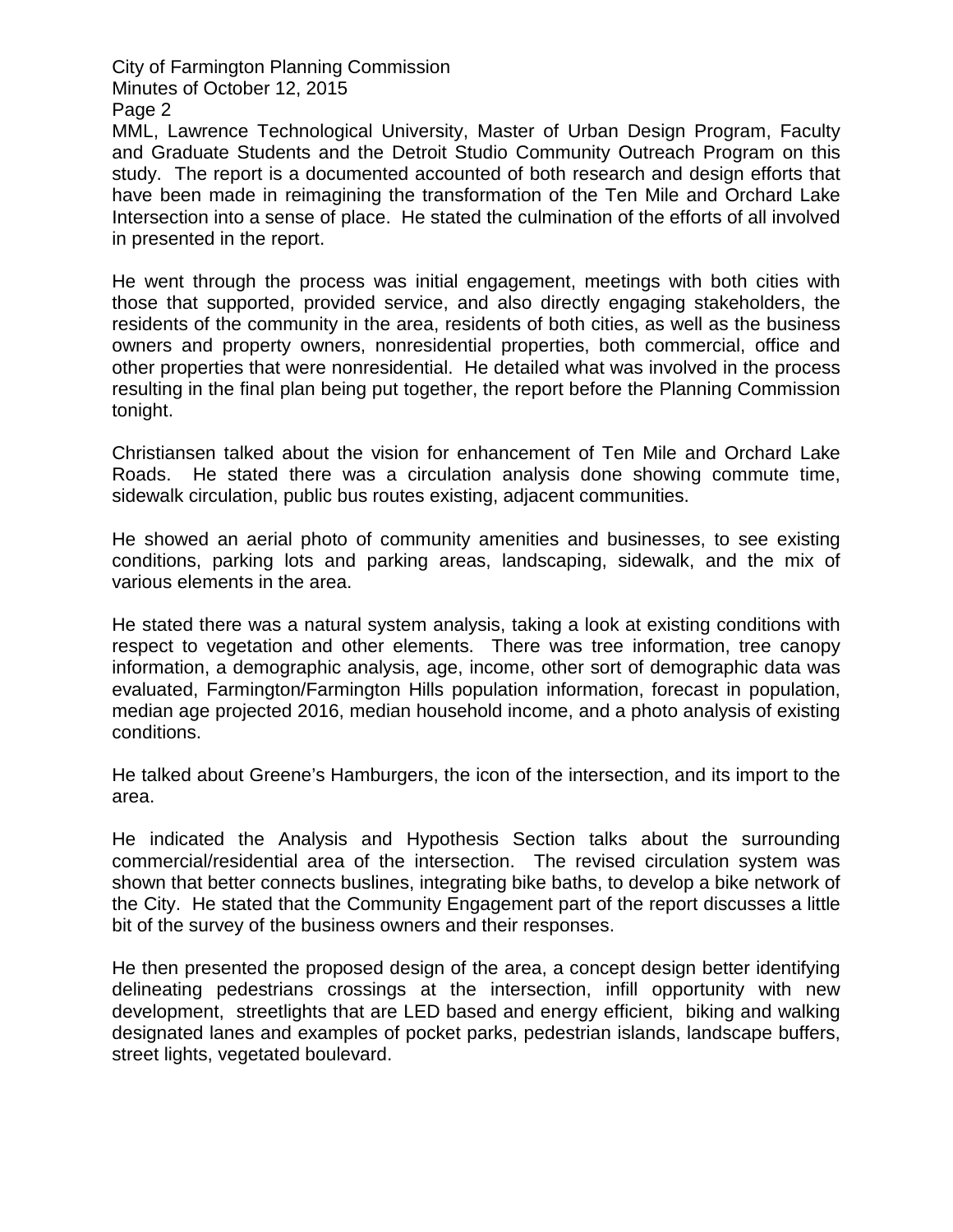City of Farmington Planning Commission Minutes of October 12, 2015 Page 3

He went over in detail more information on the area. He stated he wanted to inform the Planning Commission on what was done and why and who was involved and also really what the plan represents. He stated the next step would be to move beyond the concept and to look to establish a more specific focus.

In summary he stated that they did not get into any level of detail or laying up a specific timeline or anything in terms of detailed projects, nor were any funding sources identified to implement any of the plan.

Bowman thanked Christiansen and acknowledged the long process it took to study this project and including residents and stakeholders to participate.

Christiansen stated it was basically an inventory of existing conditions that is now doced oumented and will gain input from those that really care about this area, by living here, work here, shop here, play here, property owners, business owners, and it was na opportunity to take a look at the existing conditions and have dialogue and exchange ideas, share information and produce a document that represents all of that that provides a foundation or basis to go forward in the future for redevelopment.

Christiansen indicated Administration is asking the Planning Commission to accept the Orchard Lake/Ten Mile Roads PlacePlans as part of City of Farmington Master Plan and Comprehensive Planning Program.

Motion by Gronbach, supported by Chiara, that the Orchard Lake/Ten Mile Roads Placeplan Project be accepted by the Planning Commission and included as part of the City of Farmington's Master Plan and Comprehensive Planning Program. Motion carried, all ayes.

# **PLANNING COMMISSION APPOINTMENT TO RECREATION MASTER PLAN COMMITTEE**

Chairperson Bowman introduced this agenda item and turned it over to staff.

Christiansen stated the September  $21<sup>st</sup>$  Special Meeting the City Council agreed to move forward with the Farmington Parks and Recreation Master Plan Update. Administration is now in the process of putting together a committee to spearhead this process. City Council appointed one member to the committee at its October 5<sup>th</sup> Special Meeting. Also, the Downtown Development Authority appointed a member to the Committee at its meeting last Wednesday. The Planning Commission must also appoint one member to the committee so that we can move forward with Recreation Master Plan Update.

He gave a brief overview, stating that the City of Farmington Recreation Master Plan was initiated in 2004, its current plan was completed and adopted in 2005. So it is at a point where it needs to be reviewed, evaluated and updated, and there are also changes over the last ten years that need to be incorporated into the Recreation Master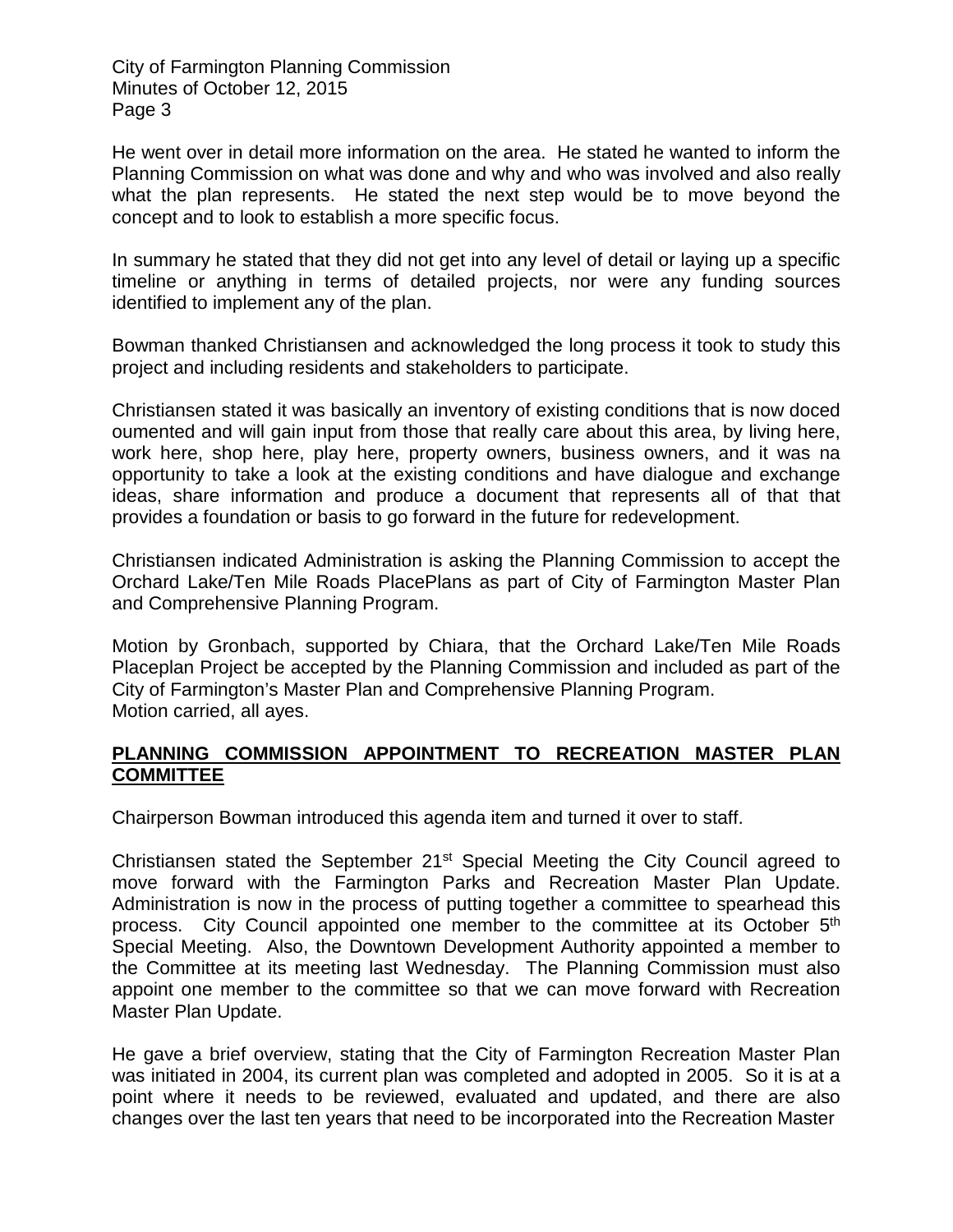City of Farmington Planning Commission Minutes of October 12, 2015 Page 4

Plan. Also, the Michigan Department of Natural Resources, their recreation division looks to potentially consider providing a level of assistance and in particular being eligible communities to receive grant monies if their Recreation Master Plan and Parks and Recreation Master Plan is current, that status being if it is within five years since it's last been updated.

Christiansen indicated that Council has made a decision to have a Recreation Master Plan Update that will take about six months, starting in October and carry on through the fall and winter with a draft plan being available for review in approximately February of 2016. He stated a decision was made to create a five member committee that consists of a member of City Council, and a member of the Downtown Development Authority, a member of the Planning Commission, a resident member at large and then a rotating member of various stakeholder groups. He said they are looking to hold one meeting a month and needs a representative from the Planning Commission to participate.

Buyers volunteers to accept the position.

MOTION by Crutcher, supported by Chiara, to move to accept Paul Buyers as the Planning Commission member of the Recreation Master Plan Committee. Motion carried, all ayes.

Bowman thanked Buyers for his volunteering to serve.

#### **PUBLIC COMMENT**

None heard.

## **PLANNING COMMISSION COMMENTS**

Buyers asked Christiansen about the barrels that were up on the south side of Grand River and what feedback he has received on same and further discussion was held.

Bowman commented that Exxon has paved and striped their parking lot.

Buyers inquired of Fresh Thyme's intention of putting up steel before the weather breaks.

Crutcher stated they are digging foundation today

## **STAFF COMMENTS**

None heard.